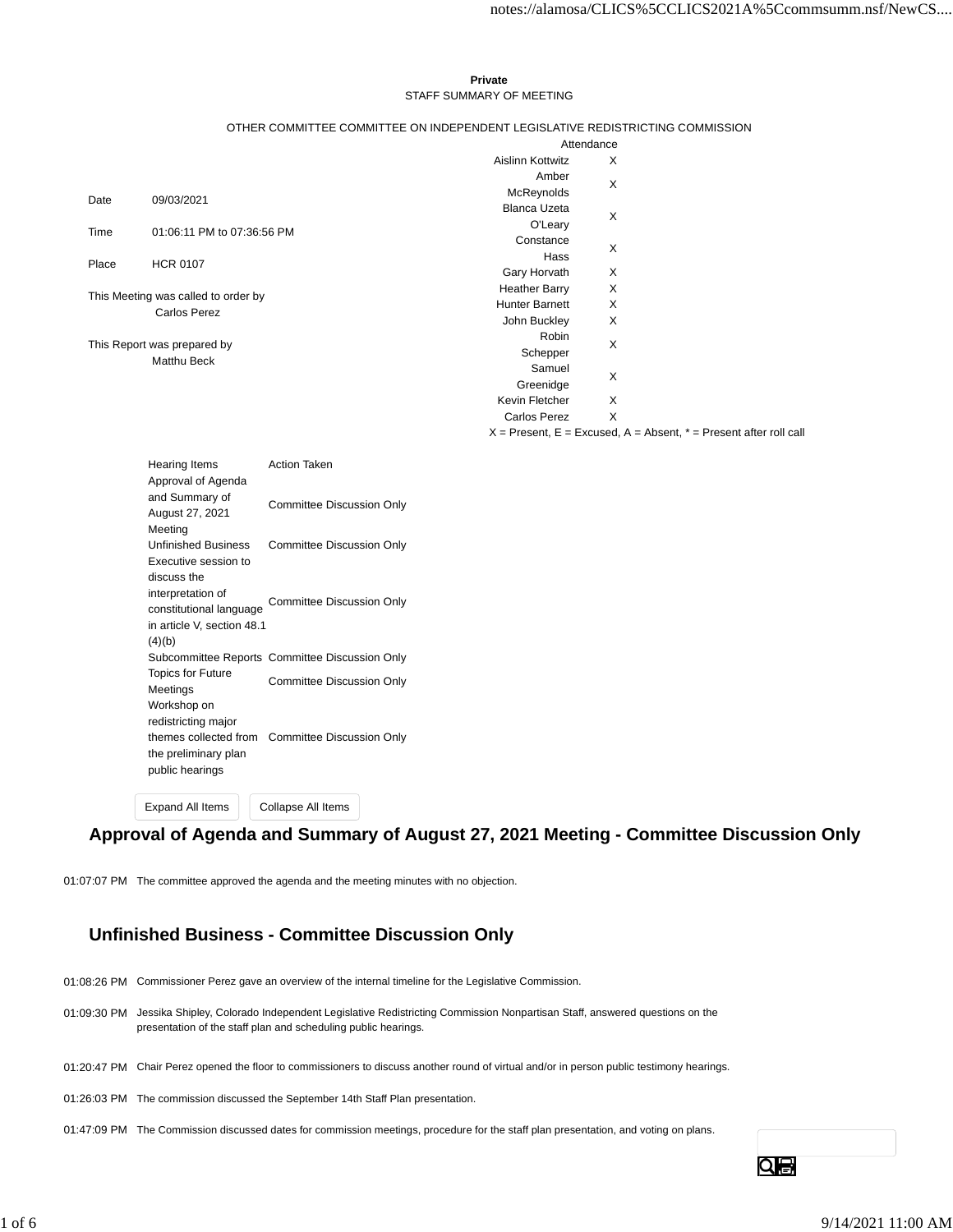- 02:05:37 PM The commission continued to discuss dates and times for future meetings.
- 02:07:00 PM Chair Perez called for a ten minute recess to get the dates and times for the schedule in order.
- 02:19:56 PM The commission resumed discussion of the schedule for meetings of the commission.

| 02:28:10 PM | Motion             | I move to set the presentation for staff plan 1 at noon on September 14th and staff plan 2 at 1 on<br>September 24th. |
|-------------|--------------------|-----------------------------------------------------------------------------------------------------------------------|
|             | Moved              | Robin Schepper                                                                                                        |
|             | Seconded           |                                                                                                                       |
|             |                    |                                                                                                                       |
|             | Aislinn            |                                                                                                                       |
|             | Kottwitz           |                                                                                                                       |
|             | Amber              |                                                                                                                       |
|             | McReynolds         |                                                                                                                       |
|             | Blanca             |                                                                                                                       |
|             | Uzeta              |                                                                                                                       |
|             | O'Leary            |                                                                                                                       |
|             | Constance          |                                                                                                                       |
|             | Hass               |                                                                                                                       |
|             | Gary               |                                                                                                                       |
|             | Horvath            |                                                                                                                       |
|             | Heather            |                                                                                                                       |
|             | Barry              |                                                                                                                       |
|             | Hunter             |                                                                                                                       |
|             | Barnett            |                                                                                                                       |
|             | John               |                                                                                                                       |
|             | <b>Buckley</b>     |                                                                                                                       |
|             | Robin              |                                                                                                                       |
|             | Schepper           |                                                                                                                       |
|             | Samuel             |                                                                                                                       |
|             | Greenidge          |                                                                                                                       |
|             | Kevin              |                                                                                                                       |
|             | Fletcher<br>Carlos |                                                                                                                       |
|             |                    |                                                                                                                       |
|             | Perez              |                                                                                                                       |
|             |                    | YES: 0 NO: 0 EXC: 0 ABS: 0 FINAL ACTION: Pass Without Objection                                                       |
| 02:30:21 PM | Motion             | I move to move our meeting on September 24th from 1 to 2 o clock.                                                     |
|             | Moved              | John Buckley                                                                                                          |
|             | Seconded           |                                                                                                                       |
|             |                    |                                                                                                                       |
|             | Aislinn            |                                                                                                                       |
|             | Kottwitz           |                                                                                                                       |
|             | Amber              |                                                                                                                       |
|             | McReynolds         |                                                                                                                       |
|             | <b>Blanca</b>      |                                                                                                                       |
|             | Uzeta              |                                                                                                                       |
|             | O'Leary            |                                                                                                                       |
|             | Constance          |                                                                                                                       |
|             | Hass               |                                                                                                                       |
|             | Gary               |                                                                                                                       |
|             | Horvath            |                                                                                                                       |
|             | Heather            |                                                                                                                       |
|             | Barry<br>Hunter    |                                                                                                                       |
|             | Barnett            |                                                                                                                       |
|             | John               |                                                                                                                       |
|             | <b>Buckley</b>     |                                                                                                                       |
|             | Robin              |                                                                                                                       |
|             | Schepper           |                                                                                                                       |
|             | Samuel             |                                                                                                                       |
|             | Greenidge          |                                                                                                                       |
|             | Kevin              |                                                                                                                       |
|             | Fletcher           |                                                                                                                       |
|             | Carlos             |                                                                                                                       |
|             | Perez              |                                                                                                                       |
|             |                    | YES: 0 NO: 0 EXC: 0 ABS: 0 FINAL ACTION: Pass Without Objection                                                       |

 $\overline{\mathbf{Q}}$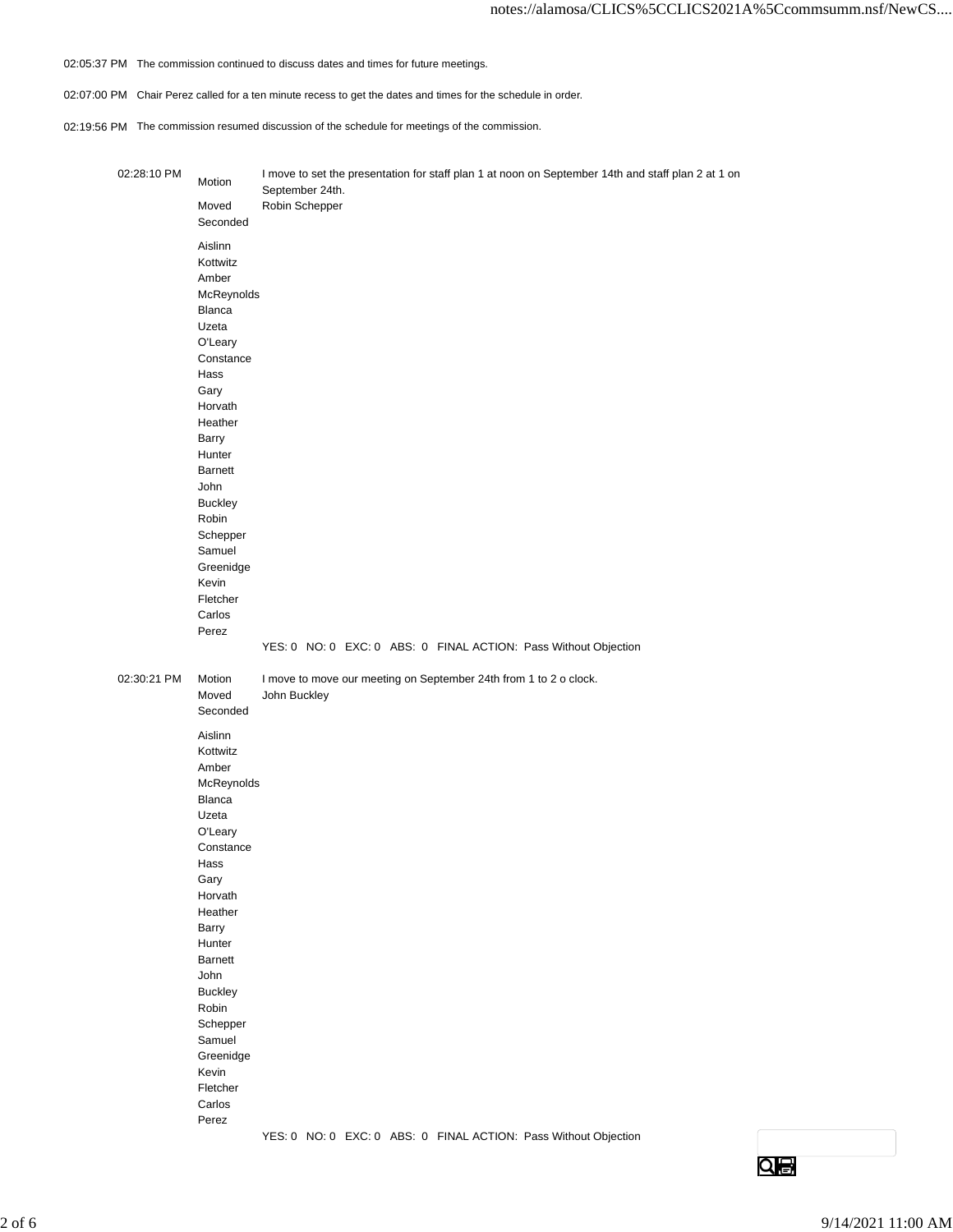02:40:20 PM Commissioner Perez gave an overview of the proposed policies and recognized Commissioner Horvath to give an overview of what they will be discussing regarding competitiveness.

| 02:50:53 PM | Motion<br>Moved<br>Seconded          | I move to adopt policy 6, directions to staff on maximizing competitiveness.<br><b>Hunter Barnett</b> |
|-------------|--------------------------------------|-------------------------------------------------------------------------------------------------------|
|             | Aislinn<br>Kottwitz                  | Yes                                                                                                   |
|             | Amber<br>McReynolds<br><b>Blanca</b> | Yes                                                                                                   |
|             | Uzeta<br>O'Leary                     | No                                                                                                    |
|             | Constance<br>Hass                    | Yes                                                                                                   |
|             | Gary<br>Horvath                      | Yes                                                                                                   |
|             | Heather<br>Barry                     | No                                                                                                    |
|             | Hunter<br><b>Barnett</b>             | Yes                                                                                                   |
|             | John<br><b>Buckley</b>               | Yes                                                                                                   |
|             | Robin<br>Schepper                    | No                                                                                                    |
|             | Samuel<br>Greenidge                  | Yes                                                                                                   |
|             | Kevin<br>Fletcher                    | Yes                                                                                                   |
|             | Carlos<br>Perez                      | Yes                                                                                                   |

#### YES: 9 NO: 3 EXC: 0 ABS: 0 FINAL ACTION: PASS

02:50:56 PM Eric Braaten, Colorado Independent Legislative Redistricting Commission nonpartisan staff, gave a presentation on how staff will use the competitiveness guidelines provided.

- 02:52:34 PM Commissioner Perez gave an overview of the proposed policy for compactness.
- 03:04:10 PM Pierce Lively, Colorado Independent Legislative Redistricting Commission nonpartisan staff, answered questions on the proposed compactness policy and addressed staff concerns.
- 03:05:52 PM Commissioners discussed the merits of the compactness policy and Commissioner Greenidge raised concerns with the formulas being used.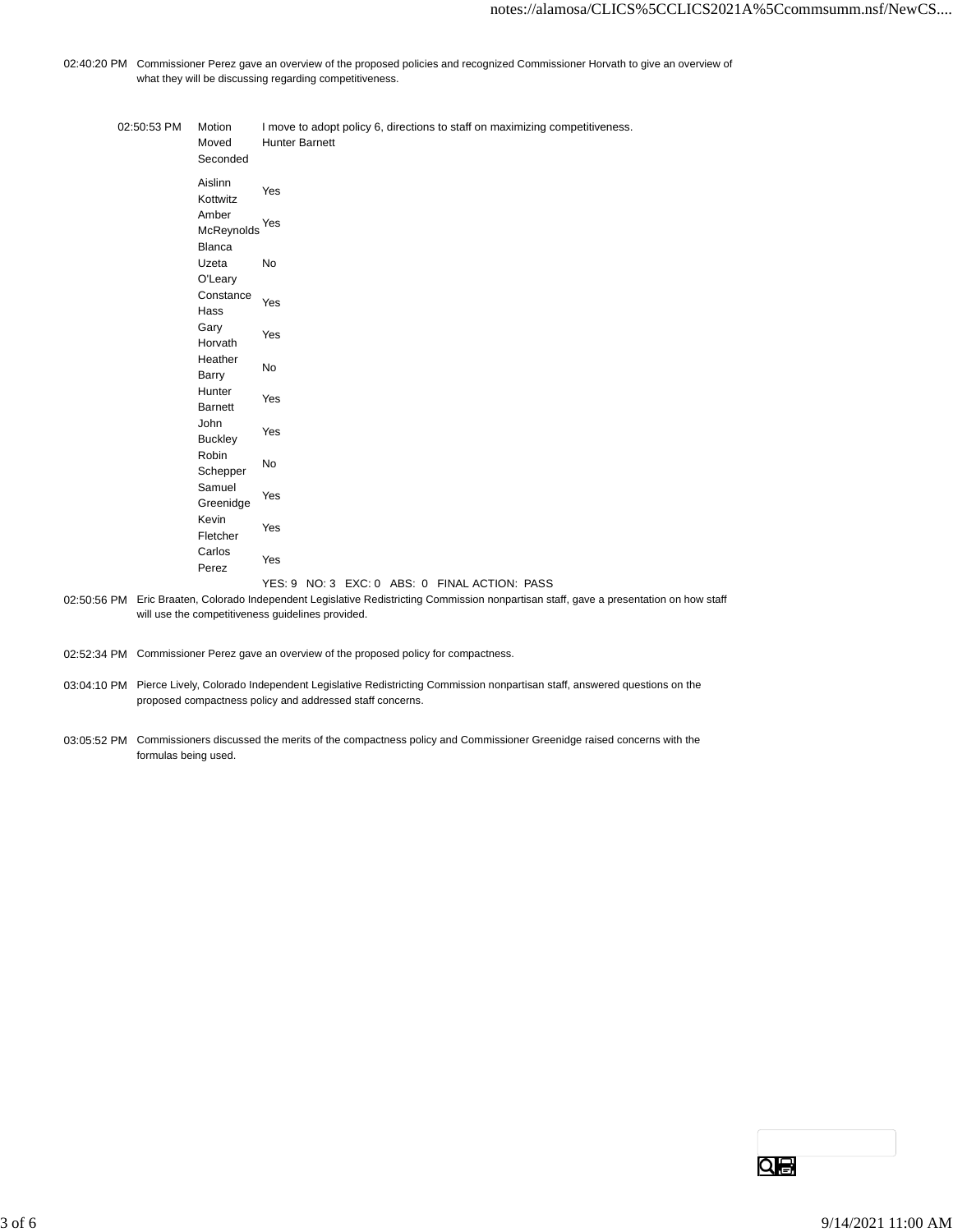| 03:20:29 PM | Motion<br>Moved<br>Seconded | John Buckley |  | I move to approve policy 7 on compactness. |                                                |  |
|-------------|-----------------------------|--------------|--|--------------------------------------------|------------------------------------------------|--|
|             | Aislinn<br>Kottwitz         | Yes          |  |                                            |                                                |  |
|             | Amber<br>McReynolds         | Yes          |  |                                            |                                                |  |
|             | Blanca<br>Uzeta<br>O'Leary  | Yes          |  |                                            |                                                |  |
|             | Constance<br>Hass           | Yes          |  |                                            |                                                |  |
|             | Gary<br>Horvath             | Yes          |  |                                            |                                                |  |
|             | Heather<br>Barry            | Yes          |  |                                            |                                                |  |
|             | Hunter<br><b>Barnett</b>    | Yes          |  |                                            |                                                |  |
|             | John<br><b>Buckley</b>      | Yes          |  |                                            |                                                |  |
|             | Robin<br>Schepper           | Yes          |  |                                            |                                                |  |
|             | Samuel<br>Greenidge         | Yes          |  |                                            |                                                |  |
|             | Kevin<br>Fletcher           | Yes          |  |                                            |                                                |  |
|             | Carlos<br>Perez             | Yes          |  |                                            |                                                |  |
|             |                             |              |  |                                            | YES: 12 NO: 0 EXC: 0 ABS: 0 FINAL ACTION: PASS |  |

03:20:32 PM Commissioner Fletcher gave an overview of the policy for numbering districts.

03:34:35 PM Commissioner Perez made live edits to the policy for numbering districts.

| 03:52:37 PM | Motion<br>Moved<br>Seconded   | I move that we adopt policy 8 on the senate and house district numbering policy.<br>Robin Schepper |
|-------------|-------------------------------|----------------------------------------------------------------------------------------------------|
|             | Aislinn<br>Kottwitz           | Yes                                                                                                |
|             | Amber<br>McReynolds<br>Blanca | Yes                                                                                                |
|             | Uzeta<br>O'Leary              | Yes                                                                                                |
|             | Constance<br>Hass             | Yes                                                                                                |
|             | Gary<br>Horvath               | Yes                                                                                                |
|             | Heather<br>Barry              | Excused                                                                                            |
|             | Hunter<br><b>Barnett</b>      | Yes                                                                                                |
|             | John<br><b>Buckley</b>        | Yes                                                                                                |
|             | Robin<br>Schepper<br>Samuel   | Yes                                                                                                |
|             | Greenidge<br>Kevin            | Yes                                                                                                |
|             | Fletcher<br>Carlos            | Yes                                                                                                |
|             | Perez                         | Yes<br>YES: 11 NO: 0 EXC: 1 ABS: 0 FINAL ACTION: PASS                                              |
|             |                               |                                                                                                    |

03:53:23 PM The commission took a recess.

04:08:37 PM The commission returned from recess.

 $Q$ e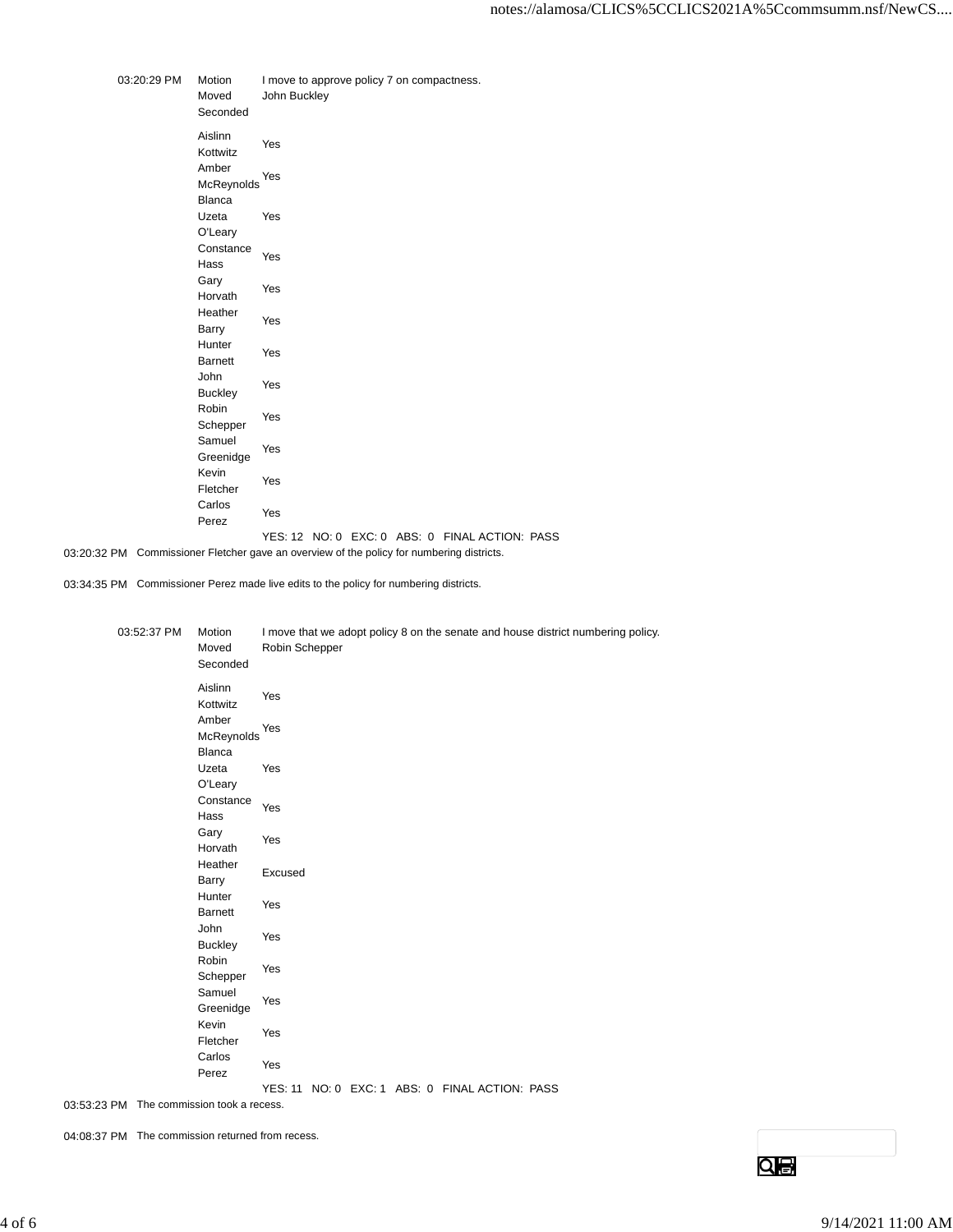- 04:09:22 PM Commissioner McReynolds gave an overview and opened discussion on policy 9 to direct staff on where to start when drafting maps.
- 04:23:53 PM Commissioners raised concerns and asked the staff for clarification on how this policy may affect their ability to draft maps.
- 04:36:28 PM Commissioners asked nonpartisan staff questions about what methodology was used when drawing the first staff plan.
- 04:58:19 PM The commission determined to table the policy on drawing methodology for the time being.

# **Executive session to discuss the interpretation of constitutional language in article V, section 48.1 (4)(b) - Committee Discussion Only**

| Moved<br><b>Constance Hass</b><br>Seconded<br>Aislinn<br>Kottwitz<br>Amber<br>McReynolds<br>Blanca<br>Uzeta<br>O'Leary<br>Constance<br>Hass<br>Gary<br>Horvath<br>Heather<br>Excused<br>Barry<br>Hunter<br><b>Barnett</b><br>John<br><b>Buckley</b><br>Robin<br>Schepper<br>Samuel<br>Greenidge<br>Kevin<br>Fletcher | 05:00:58 PM | Motion | I move the commission go into executive session pursuant to section 24-6-402 (3)(a)(II) of the<br>Colorado Revised Statutes for the purpose of receiving legal advice from legal counsel. |
|----------------------------------------------------------------------------------------------------------------------------------------------------------------------------------------------------------------------------------------------------------------------------------------------------------------------|-------------|--------|-------------------------------------------------------------------------------------------------------------------------------------------------------------------------------------------|
|                                                                                                                                                                                                                                                                                                                      |             |        |                                                                                                                                                                                           |
|                                                                                                                                                                                                                                                                                                                      |             |        |                                                                                                                                                                                           |
|                                                                                                                                                                                                                                                                                                                      |             |        |                                                                                                                                                                                           |
|                                                                                                                                                                                                                                                                                                                      |             |        |                                                                                                                                                                                           |
|                                                                                                                                                                                                                                                                                                                      |             |        |                                                                                                                                                                                           |
|                                                                                                                                                                                                                                                                                                                      |             |        |                                                                                                                                                                                           |
|                                                                                                                                                                                                                                                                                                                      |             |        |                                                                                                                                                                                           |
|                                                                                                                                                                                                                                                                                                                      |             |        |                                                                                                                                                                                           |
|                                                                                                                                                                                                                                                                                                                      |             |        |                                                                                                                                                                                           |
|                                                                                                                                                                                                                                                                                                                      |             |        |                                                                                                                                                                                           |
|                                                                                                                                                                                                                                                                                                                      |             |        |                                                                                                                                                                                           |
|                                                                                                                                                                                                                                                                                                                      |             |        |                                                                                                                                                                                           |
|                                                                                                                                                                                                                                                                                                                      |             |        |                                                                                                                                                                                           |
|                                                                                                                                                                                                                                                                                                                      |             |        |                                                                                                                                                                                           |
|                                                                                                                                                                                                                                                                                                                      |             |        |                                                                                                                                                                                           |
|                                                                                                                                                                                                                                                                                                                      |             |        |                                                                                                                                                                                           |
|                                                                                                                                                                                                                                                                                                                      |             |        |                                                                                                                                                                                           |
|                                                                                                                                                                                                                                                                                                                      |             |        |                                                                                                                                                                                           |
|                                                                                                                                                                                                                                                                                                                      |             |        |                                                                                                                                                                                           |
|                                                                                                                                                                                                                                                                                                                      |             |        |                                                                                                                                                                                           |
|                                                                                                                                                                                                                                                                                                                      |             |        |                                                                                                                                                                                           |
|                                                                                                                                                                                                                                                                                                                      |             |        |                                                                                                                                                                                           |
|                                                                                                                                                                                                                                                                                                                      |             |        |                                                                                                                                                                                           |
|                                                                                                                                                                                                                                                                                                                      |             |        |                                                                                                                                                                                           |
|                                                                                                                                                                                                                                                                                                                      |             |        |                                                                                                                                                                                           |
|                                                                                                                                                                                                                                                                                                                      |             | Carlos |                                                                                                                                                                                           |
| Perez                                                                                                                                                                                                                                                                                                                |             |        |                                                                                                                                                                                           |
| YES: 0 NO: 0 EXC: 1 ABS: 0 FINAL ACTION: Pass Without Objection                                                                                                                                                                                                                                                      |             |        |                                                                                                                                                                                           |

05:01:01 PM The Commission moved into executive session.

06:26:57 PM The commission returned from executive session.

## **Subcommittee Reports - Committee Discussion Only**

- 06:36:03 PM Commissioners O'Leary and Schepper both reported that their committees had no updates at this time.
- 06:37:14 PM Commissioner Horvath thanked the commission for approving the competitiveness policy.

## **Topics for Future Meetings - Committee Discussion Only**

06:39:55 PM Commissioner Perez added the VRA discussion to next weeks meeting and invited Ms. Handley to speak with the commission.

### **Workshop on redistricting major themes collected from the preliminary plan public hearings -**

### **Committee Discussion Only**

06:43:12 PM Commissioner Schepper started the conversation of major themes from public hearings.

Qe